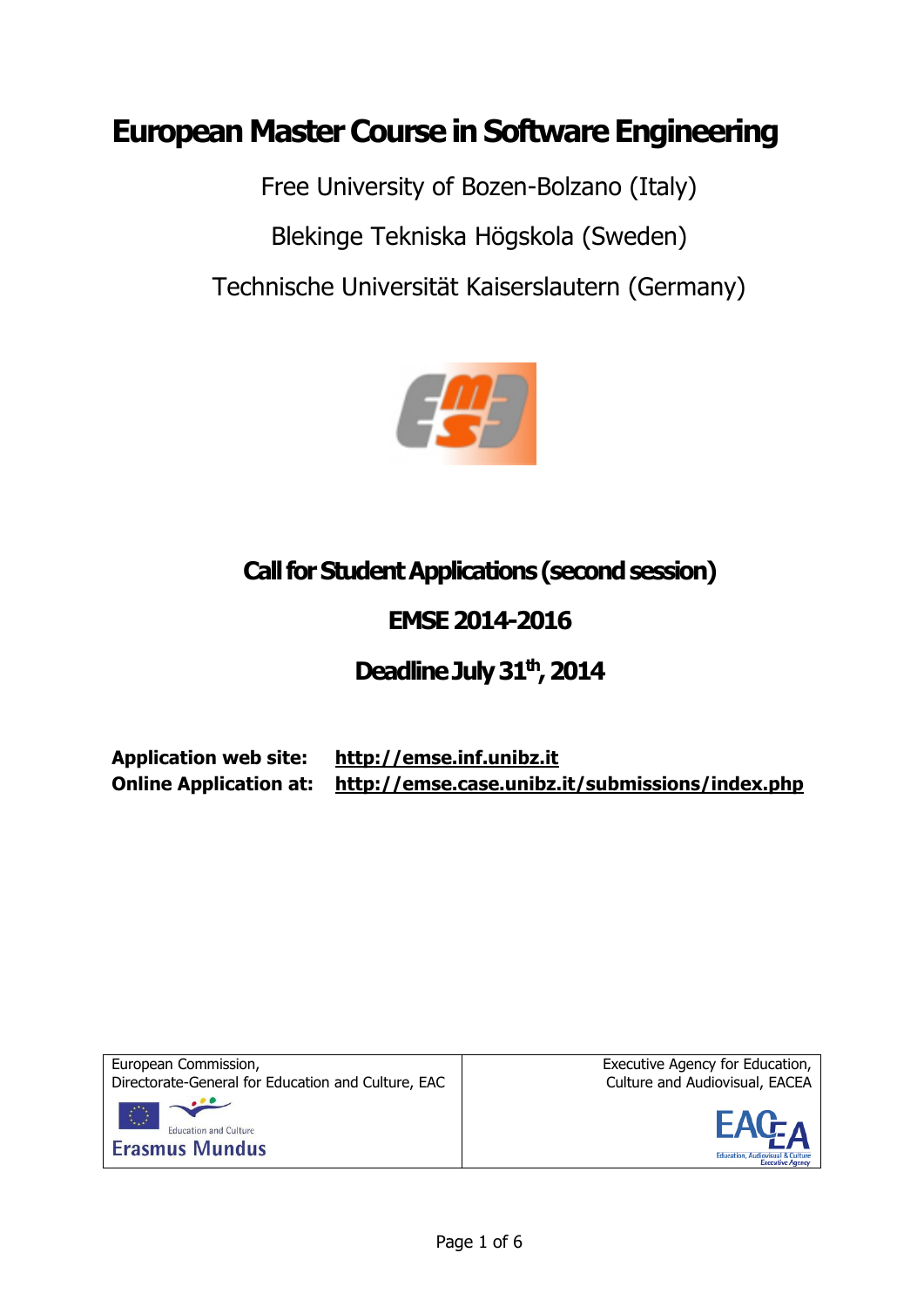## 1. OVERVIEW

The Consortium of the Free University of Bozen-Bolzano (Italy), the Blekinge Tekniska Högskola (Sweden), and the Technische Universität Kaiserslautern (Germany) offer a two year (120 ECTS credits) Joint Masters Programme, named European Master Course in Software Engineering (EMSE).

## **Mission**

The objective of EMSE is to educate professionals in the field of Software Engineering. Software engineering aims at the creation of high quality software in a systematic, controlled, and efficient manner. The participants will be able learn and use sound engineering principles and practices in order obtain economically viable software that is reliable and works on real machine.

#### **Description of the Programme**

A curriculum in Software Engineering covers a wide range of topics, such as software process management, verification and validation, software design, and requirements engineering, and a pool of specialities like software quality, distributed systems and development, open source software, and agile methods.

#### **Structure of the Programme**

The curriculum consists of core topics, specificities, a project, an internship, and a master thesis.

The full structure can be accessed at<http://www.inf.unibz.it/emse-dokuwiki/emse/description>

The programme foresees a mobility period in two different universities of the Consortium. The student will spend one year in one university (the "first university"), and one year in another university (the "second university") according to a learning path, i.e. the first year and the second year university. The learning paths and the relative study plans are accessible at [http://www.inf.unibz.it/emse-dokuwiki/emse/learning\\_paths](http://www.inf.unibz.it/emse-dokuwiki/emse/learning_paths)

Project and thesis work will be carried out at the second university and will be jointly supervised and evaluated by two supervisors, one from each university.

(for more information see [http://www.inf.unibz.it/emse-dokuwiki/emse/rules\)](http://www.inf.unibz.it/emse-dokuwiki/emse/rules)

## **Starting term**

The term starts between August – October depending on the first university local regulation.

#### **Learning outcomes**

EMSE aims at training students in emerging research domains that shape the future of Software Engineering. It prepares students for industry and research carriers as PhD programmes.

After completing the EMSE studies the student will have gained expertise, competence, and practical skills on software management and quality, innovation and creativity, software process and product standards, social and economic market of IT, and teamwork.

The international dimension of the Masters Course guarantees that students familiarise with different educational methods and cultures.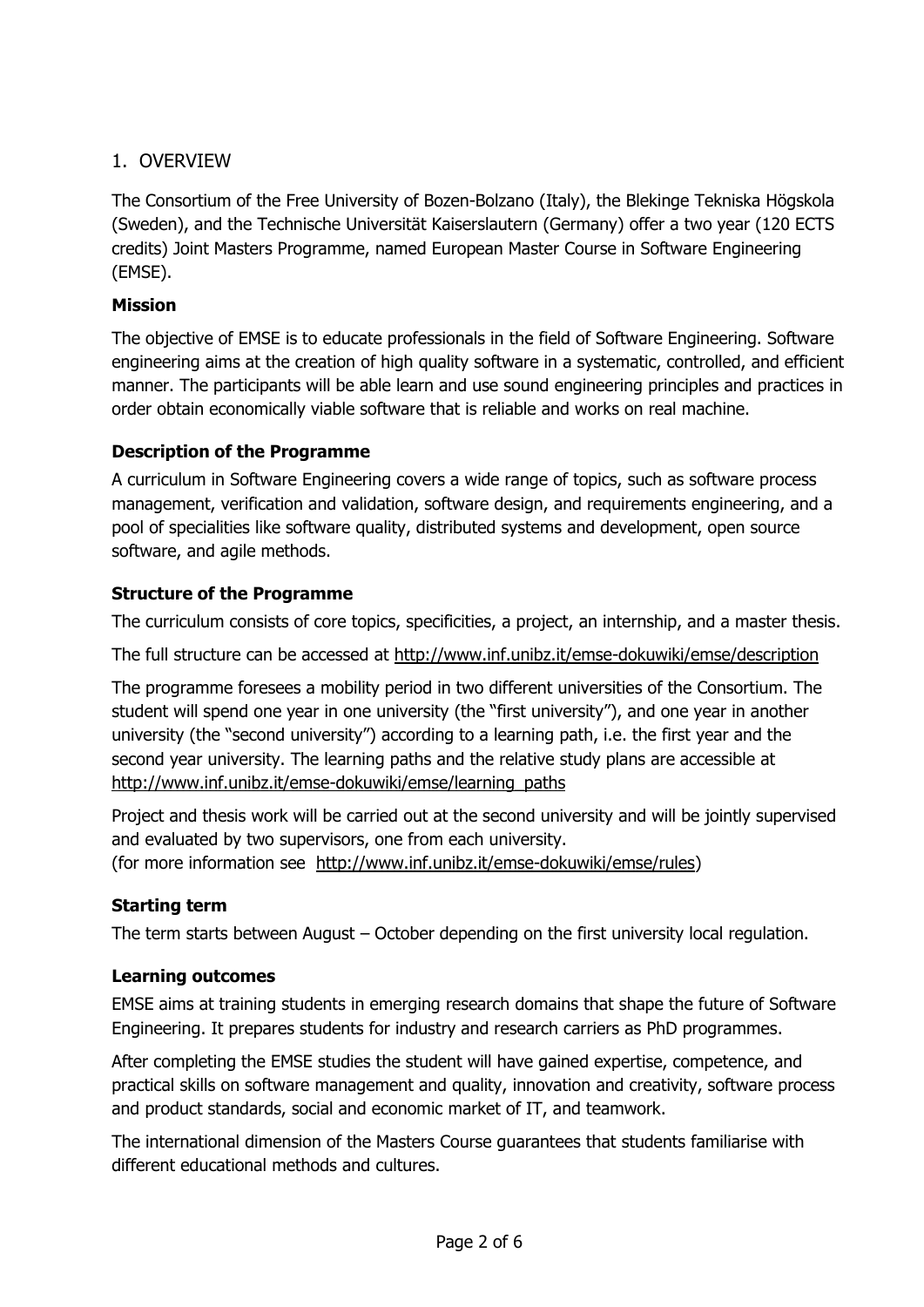### **Language**

All courses are taught in English.

Students are requested to get at least 2 ECTS in the local language (free of charge) in each university visited on top of the 120 ECTS.

#### **Internship Program**

At the second year students will be hosted in the EMSE associated partners for a mandatory internship.

#### 2. MASTERS DEGREE

Upon the successful completion of the curriculum and fulfilment of the Masters course requirements, students will be awarded a double degree, one for each university they have visited. The official names of the awarded degrees are:

- a Master of Science in Computer Science (Laurea Magistrale) from the Free University of Bozen-Bolzano or
- a Master of Science in Software Engineering from the Blekinge Tekniska Högskola or
- a Master of Science in Computer Science from the Technische Universität Kaiserslautern

#### 3. ADMISSION

Students are accepted in the program regardless of sex, age, or nationality.

To be admitted, applicants need to fulfil the admission criteria and be in ranking list or in the reserve list for the selection criteria.

#### 4. ADMISSION CRITERIA

In order to be considered for the selection all students must fulfil the following admission requirements:

- Respect the application deadline
- Provide proof of proficiency in English language. TOEFL ( $> = 550$  (paper based),  $> = 213$ (computer-based), or >=81(internet-based)), IELTS (>=6.0) or equivalent certificates. Only applicants who are Nationals and/or first-degree-holders of Antigua & Barbuda, Australia, The Bahamas, Barbados, Belize, English-speaking Canada, The Gambia, Ghana, Grenada, Guyana, Republic of Ireland, Jamaica, Kiribati, Liberia, Mauritius, Micronesia, New Zealand, Nigeria, Papua New Guinea, St. Kitts-Nevis, St. Lucia, St. Vincent, Sierra Leone, Solomon Islands, Trinidad & Tobago, United Kingdom, United States of America, Zambia or Zimbabwe do not have to submit language certificates. The consortium can request a further personal interview to assess the student's English level.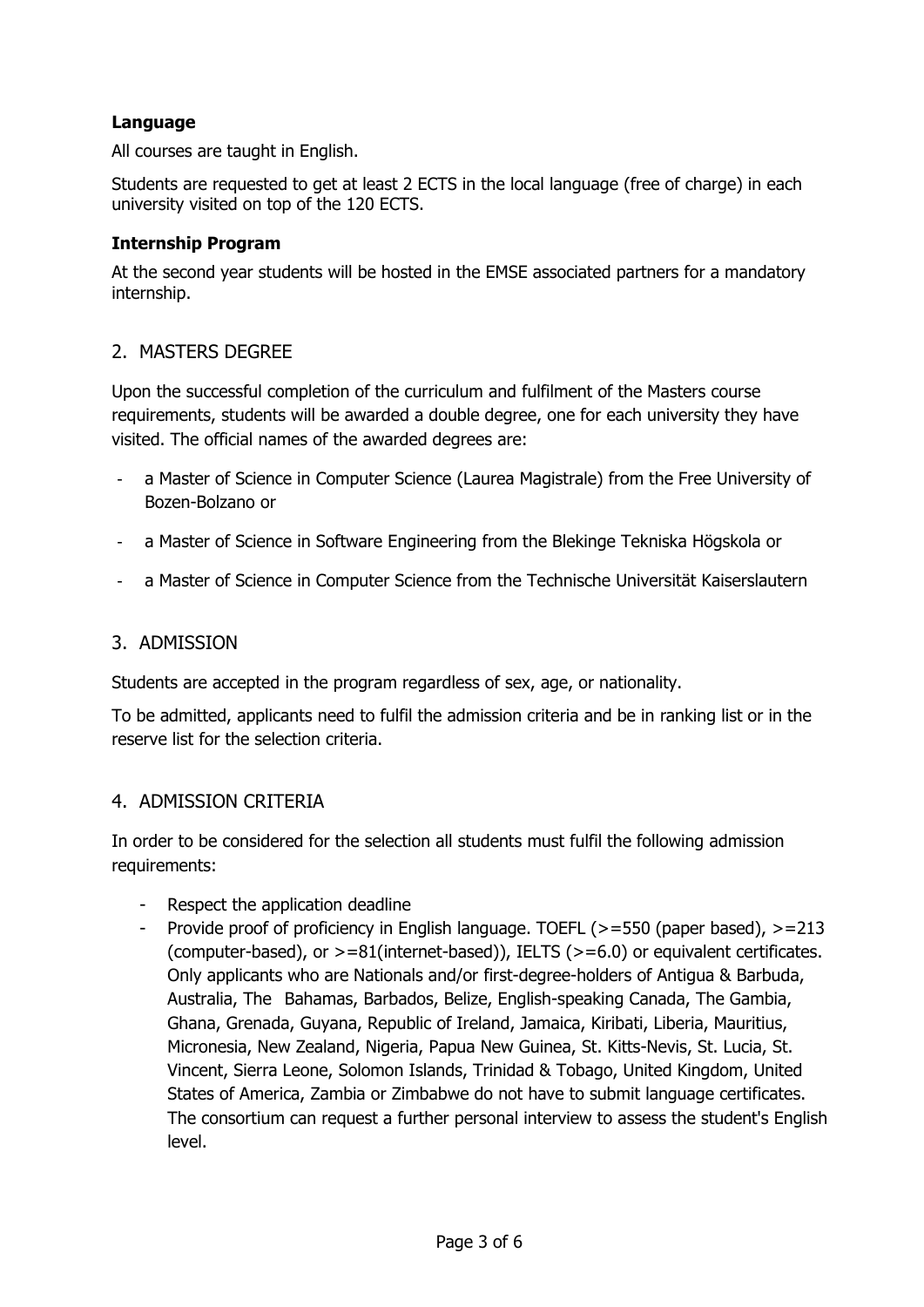- Have been awarded a BSc in Software Engineering, Computer Science or Computer Engineering or degrees with equivalent skills in the three areas (Software Engineering, Computer Science or Computer Engineering)
- Provide a certificate of the subjects taken during their degrees, along with the marks obtained and the number of hours/credits devoted to each subject (Transcript of records).

## 5. SELECTION CRITERIA

Applicants that fulfil the admission criteria will be ranked according to the selection criteria. A ranking list and a reserve list will be defined for each learning path according to the following criteria:

- Language skills
- Type of entrance qualification
- Academic records
- Work experience and professional qualifications
- Motivation and willingness.

Only applicants of the ranking list and reserve list are admitted to the program.

#### 6. TUITION FEE

 $\in$  4,270/year for NON-EU students while staying at FUB and UNIKL and 100,000 SEK/year plus € 427/year (about € 11,727) while staying at BTH

NON-EU applicants are all the applicants not in EU category.

 $\in$  2,720/year for EU Students.

EU applicants are applicants who are residents of programme countries: the 28 Member States of the European Union, the European Economic Area / European Free Trade Association (Iceland, Liechtenstein, Norway), the EU candidate countries: Turkey, the former Yugoslav Republic of Macedonia and the Swiss Confederation.

Tuition fees cover any participation cost to EMSE.

Students will be provided access to the facilities of the participating universities (library, computers, laboratories, wi-fi, Internet, alumni associations, university sport associations).

## 7. OTHER SCHOLARSHIPS

**Other sources of funding around the world are available at the web page:**  [http://www.inf.unibz.it/emse-dokuwiki/emse/other\\_grant](http://www.inf.unibz.it/emse-dokuwiki/emse/other_grant)

8. HOW TO APPLY The application is on-line at the central EMSE website **<http://emse.case.unibz.it/submissions/index.php>**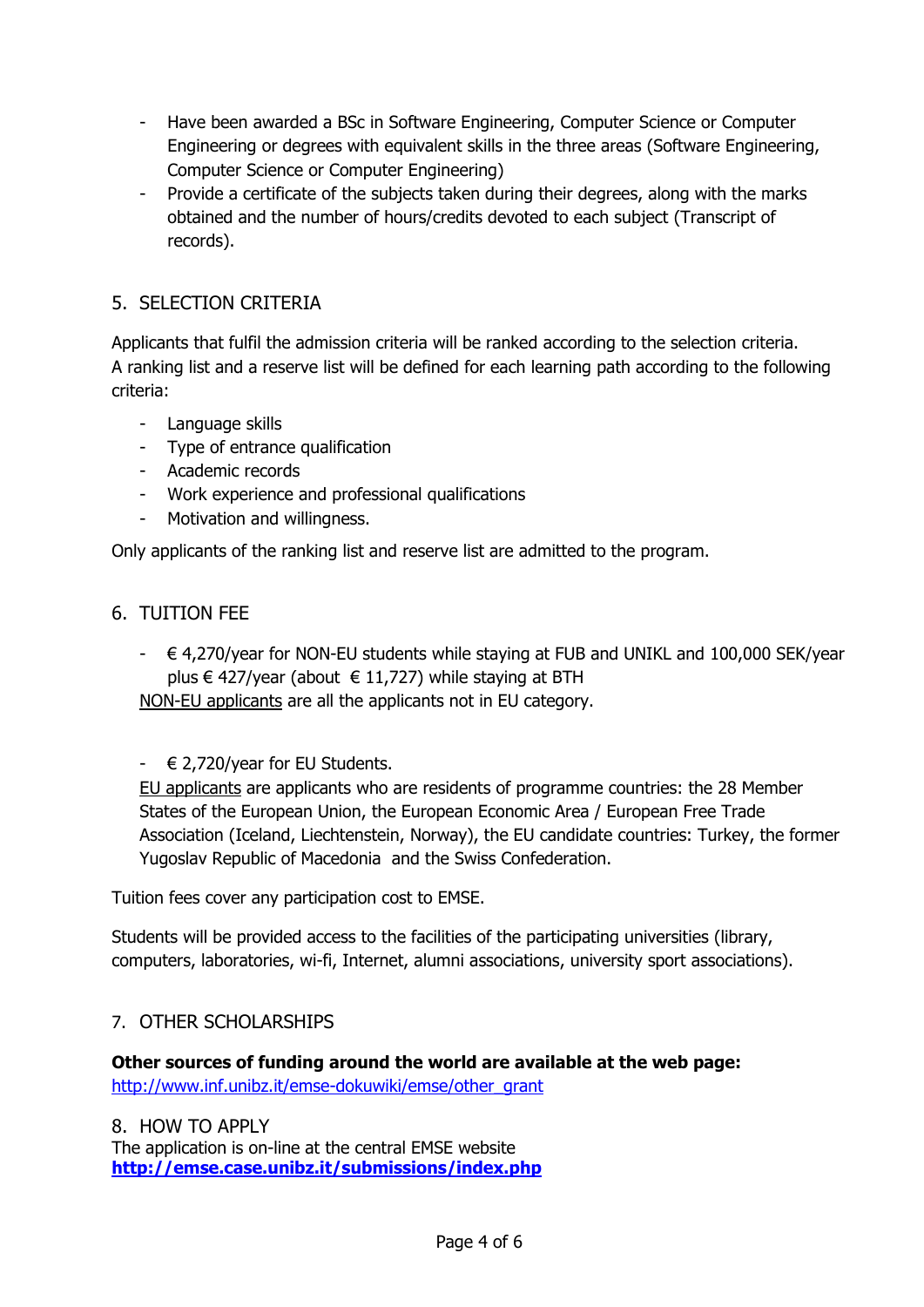## **Students that need an accommodation must apply by June 20th, 2014 and will be notified on June 25th, 2014. Admitted applicants that requires an accommodation at FUB must contact the EMSE secretariat and request the accommodation by June 30th , 2014.**

Enrolment procedures will start after deposit payment of the first instalment (see "how to enrol").

Applicants will be requested to fill out the on-line application and to provide the following documents in electronic form:

- A copy/photocopy of the applicant's passport (or identity card for EU applicants). Only pages with a photo and personal data.
- A copy/photocopy of the IELTS, TOEFL, or CAE certificate.
- A copy/photocopy of all academic degree certificates (i.e. Bachelor or equivalent, Master or equivalent) or other postgraduate degrees/academic qualifications. If the degree is not in English, German, or Italian, an English translation is needed, made by an officially recognised translator or your University.
- Copies/photocopies of all official transcripts or other official academic records that give proof of the higher education studies (i.e. Bachelors, Masters etc.) including credits and grades achieved in each single subject. Snapshots of university websites are not accepted.
- Working experience (if any).
- A Motivation Letter.

Additional documents or an interview may be requested.

Unreadable or incomplete documents or late submissions will not be considered.

In the application, students must specify the learning path, i.e. the first year and the second year university. Students selected for one type of path cannot later change the two universities of destination.

Students are ranked by learning paths.

## HOW TO ENROL

Admitted students will be contacted by the EMSE project manager and guided in the enrolment procedure.

## **Admitted students must pay the tuition fee by**

## **September 15 th, 2014**

## 9. IMPORTANT DATES/DEADLINES

- June  $2<sup>th</sup>$ , 2014 submission opening date for EU and NON-EU applicants with at least 12 consecutive months in EU
- June  $20^{th}$ , 2014 submission closing for applicants that need an accommodation